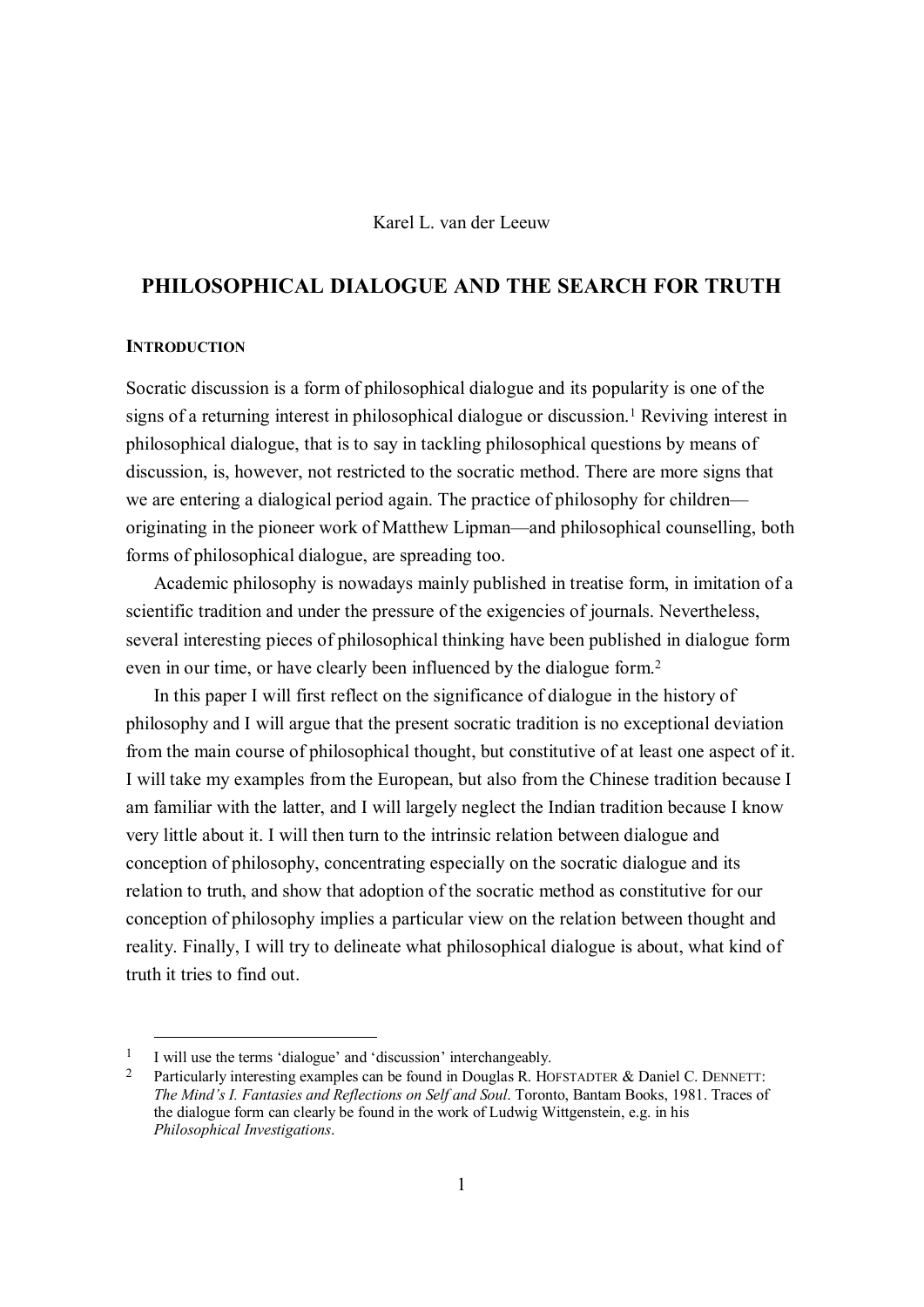#### DIALOGUE IN THE HISTORY OF PHILOSOPHY

Written dialogue is a persistent literary form in the history of philosophy, often, but not always, as a reflection of an existing tradition of actual philosophical dialogue. By 'philosophical dialogue' in this paper is meant the practice of philosophy by means of oral communication and the written reports of such conversations. In its literary form dialogue usually takes place between two persons, but this is no principle: dialogues between more than two people can easily be found, e.g. in Plato's works.

Oral dialogues can have various aims: their function can be instruction, but dialogue can also be a means of deciding between two opposite views, of tackling a particular problem in co-operation with others, of exchanging views, of persuading others, or of reaching a decision. That is to say, dialogue can be instruction, discussion, formal debate, conversational exploration, etc. Philosophical dialogue aims—in contrast to dialogue in general—at reaching some common insight, that is to say its function is a cognitive one. This insight may of course at the start be hidden from all the participants—in which case the dialogue takes the form of a search—, or one of the participants may have this insight from the beginning, in which case we have to do with instruction or persuasion.

Form and function of philosophical dialogue change in the course of the history of philosophy. One of the reasons for the development of philosophical dialogue is the changing relation between the dialogue as a literary form and actual dialogical practice. I will not always draw a sharp boundary between the two.

In the broad sense of dialogue defined above, a minor but important part of philosophical literature is written in dialogue form. Examples from antiquity are the dialogues of Plato, Aristotle, Cicero, Seneca, the Indian *Upanishads*, the *Analects* of Confucius and the *Mencius* or *Mengzi*. All these works have the form of conversations between people, and dialogical parts or traces of dialogue can frequently be found in other philosophical works. Even after antiquity the dialogue has remained a persistent literary form: a number of classics of philosophy have been written in dialogue form or show clear traces of a dialogical tradition. Other popular genres are closely related to the dialogical tradition: philosophical letters, addresses, *monologue intérieur*. Some of the dialogues of antiquity—in the East as well as in the West—are among the most widely read and commented classics in philosophy.

The written dialogue does, of course, not always represent an oral discussion. The popularity of authors like Plato certainly induced later philosophers, like Cicero, to present their philosophical deliberations in dialogical form. On the other hand, there may have been frequent discussions in a period which preferred the treatise form in its publications. The relations between literary form and oral tradition may shed additional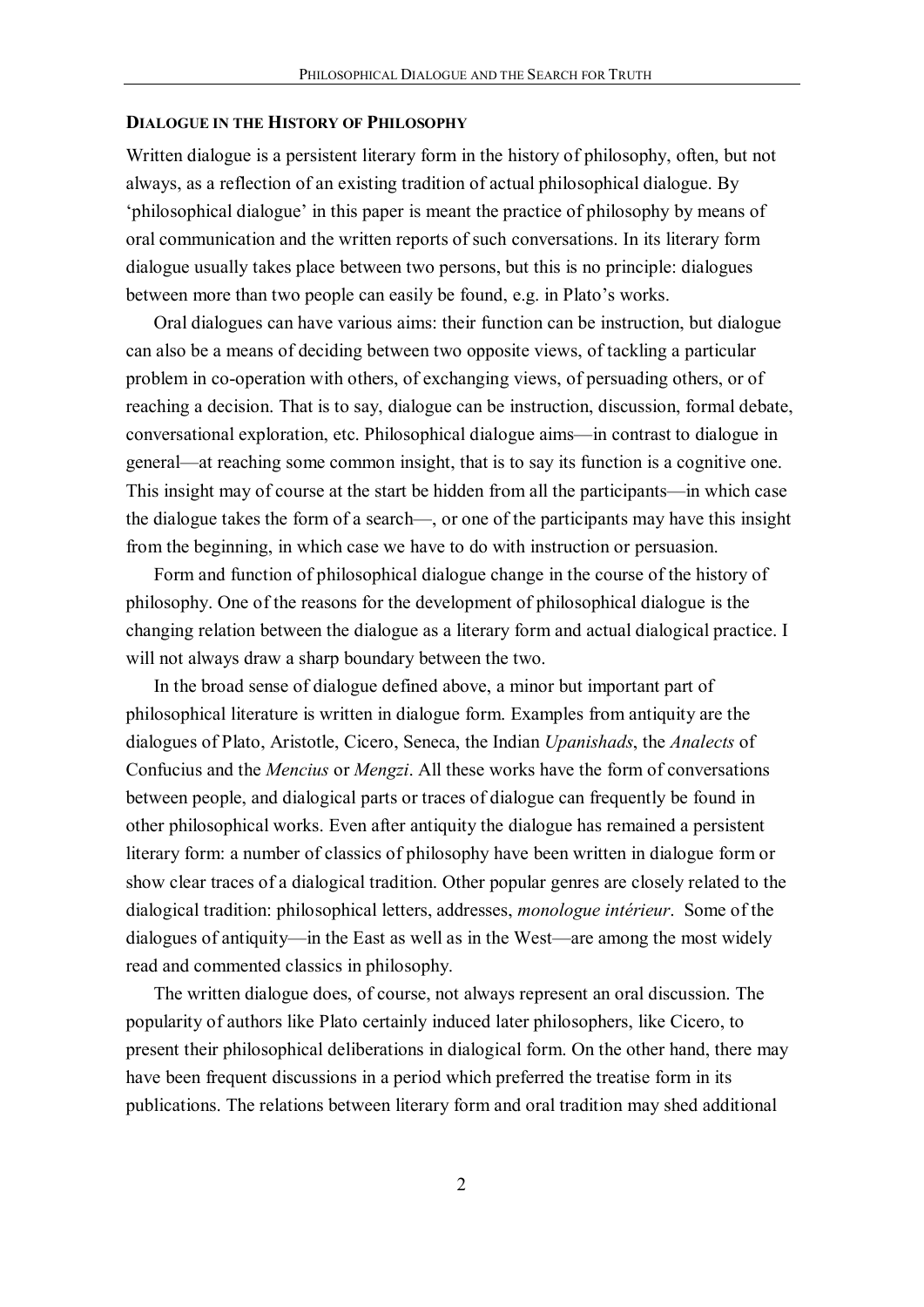light on the conception of philosophy in a particular period. We have, however, to leave this intriguing point aside in this paper.

In early antiquity written dialogue certainly reflected real conversations, and there is an easy explanation for that fact. In ancient Greece as well as in ancient China there was in intrinsic link between the origin of philosophical thinking and the beginnings of formal education, which had the function of preparing disciples for public and political life. A teacher or 'master' had a number of disciples and instruction took place orally, if only for the simple reason that there existed few written texts. Some of the oldest philosophical dialogues—like the *Analects*<sup>3</sup> of Confucius—simply reflect that instructional practice, and have been written down by disciples who naturally wanted to preserve the words of the master as purely as possible. Even in these cases there is, of course, some discussion about the relation of the written records to the actual dialogues as they have taken place.<sup>4</sup>

There may be various reasons for writing down philosophical opinions in dialogue form, that is, to choose the dialogue as the literary form of a philosophical exposition. Because of its theatrical effect the dialogue is an attractive form of publication for the reader: it represents argument and counter argument in a lively manner and it shows something of the characters involved—which is particularly interesting when they are historical personalities also otherwise known. So one reason for the persistence of the dialogue in the history of philosophy may be literary fashion. But the dialogue form can also be chosen to pretend the reader has to do with the 'real' words of the master'. Doubts may be removed from the reader's mind if he receives the words of the master himself.

The dialogue form can be attractive for the author too, because it disguises his real opinions and merely presents arguments. Caution may have been a motive for Hume in his *Dialogues on Natural Religion* and for Maurice Joly in his *Dialogues aux enfers entre Macchiavelli et Montesquieu*, in which he criticises the politics of Napoleon III. These considerations, however, are valid for science too, witness Galilei's *Dialoghi sopra i due sistemi del mondo*. Nevertheless, in the history of science the dialogue has been very soon replaced by the treatise form and no serious scientist will consider publishing his findings in dialogue form.

 <sup>3</sup> For a translation see: CONFUCIUS: *The Analects (Lun Yü).* Transl. w. an introd. by D.C. Lau. Harmondsworth, Penguin Bks., 1979.

Intentionally, I use the word 'reflect' and I do not mean to say that the dialogues of Plato, Confucius or Mencius are literal notes of conversations. Doubts on the reliability of the Platonic dialogues have often been cast. In the case of Chinese Antiquity, even parts of the *Lunyu* or Analects of Confucius may be later additions which simply adopt the literary form of dialogue because they pretend to be 'the words of the master'. For this 'accretion theory' of the Analects see: A. Taeko BROOKS & E. Bruce BROOKS: *The Original Analects : Sayings of Confucius and His Successors*. New York, Columbia Univ. Pr., 1997.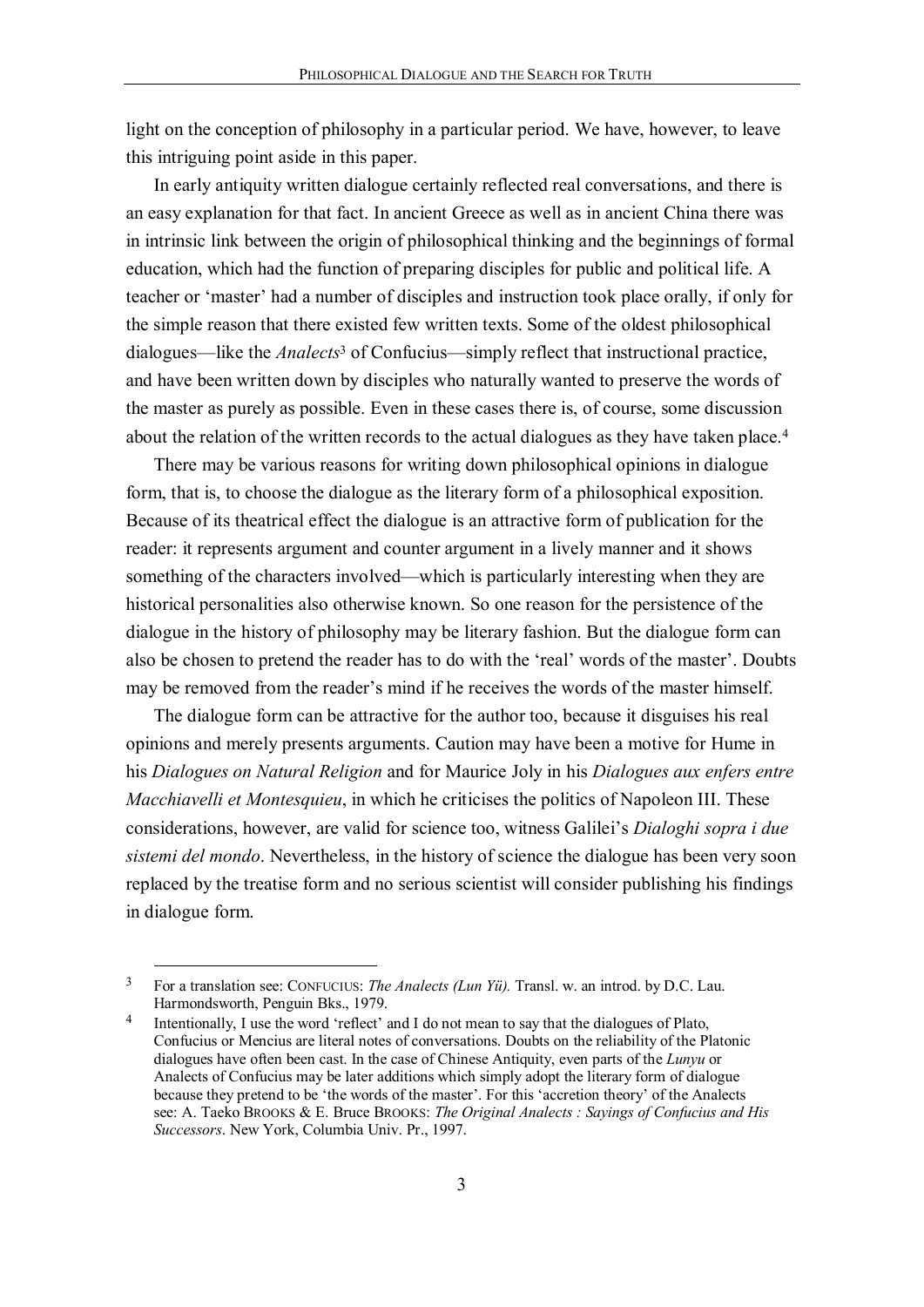Of course, also in the history of philosophy dialogues were succeeded by works published in treatise form. A transition is formed by dialogues like Plato's Politeia, the greater part of which consists of long expositions by Socrates under a thin guise of dialogue because they are regularly interrupted by questions. Even worse is the second important preserved work of Chinese philosophy, the *Mozi*5, which for the greater part consists of a number of thematical treatises introduced by the formula 'Master Mozi said', which, however, does not much more than legitimise what follows. The next stage are the works of Aristotle in Greece and of Xunzi in China, collections of thematic treatises without any reference to a speaker.

This development does not mean, however, that dialogue in philosophy died an early death. In the Greek-Roman world it returned in the dialogues of Cicero, and in Chinese antiquity in the conversations of Mencius<sup> $6$ </sup> and in the often imaginary, but very funny dialogues of Zhuangzi.7 Cicero may have been using the dialogue merely as a convenient literary form, but there can be no doubt that some of the dialogues in the Mencius<sup>8</sup> and the dialogues between Zhuangzi and Hui Shi in the *Zhuangzi* reflect a actual debating practice, even if they are no transcripts of discussions which have really taken place in exactly that form.

In the course of the history of philosophy dialogue returns regularly, as practice as well as literary form. Public discussions and interrogations were an integrating part of academic life in late mediaeval philosophy. Dialogue as a literary form returned with the Renaissance, doubtless in imitation of the philosophy of antiquity, but certainly reflecting an existing practice too.<sup>9</sup> In Chinese philosophy dialogue returns during the third century AD. in the form of the so-called 'pure conversations'. The intention of the participants here is entirely different from that in antiquity: in a common enterprise they try to formulate some point as concisely and elegantly as possible. These conversations are like

 <sup>5</sup> A recent translation is: Johnston, Ian: *The Mozi. A Complete Translation. Translated and Annotated by ––.* New York, Columbia University Press, 2010.

<sup>6</sup> See: MENCIUS: Translated w. an introd. by D.C. Lau. Harmondsworth, Penguin Bks., 1976.

<sup>7</sup> See: *The Complete Works of CHUANG TZU*. Transl. by Burton Watson. New York, Columbia Univ. Pr., 1968. In the case of Zhuangzi, the dialogue form certainly means to express and support his perspectivistic conception of truth.

<sup>8</sup> Like the famous debate between Mencius and Gaozi on human nature in Book VI-A. Although there is no doubt that this debate reflects the real opinions of the speakers, even here the dialogue may be fictitious and nothing more than a rethorical exercise for the disciplies of Mencius. But of course this training was necessary, because real debates of a related form were taking place.

<sup>9</sup> Even mathematicians engaged in public debates in the period of the Renaissance, presenting problems to each other in the hope of finding a sponsor.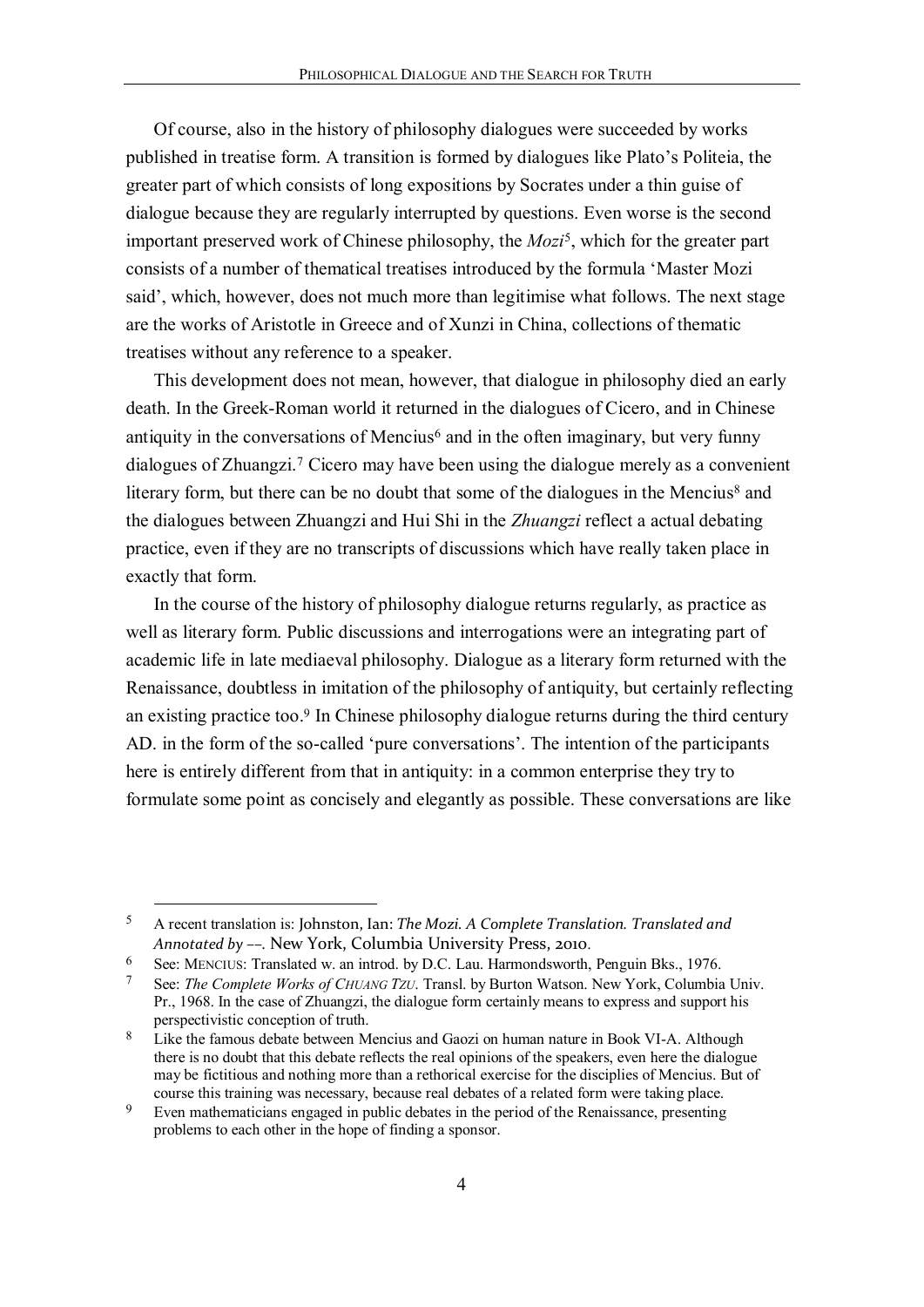little theatrical sketches performed with the intention of being written down and published.10

This last example shows that some periods or fashions put rigorous literary restrictions on the form of philosophical dialogue. Quite another kind of restrictions is formed by specific conventions of debate in certain periods of the history of philosophy, especially in the so-called 'eristic debates'. One form of eristic debate is specifically mentioned by Socrates in Plato's Gorgias in his discussion with Gorgias' pupil Polos: the two opponents alternatively formulate a question and the other has to give a short answer. Sophisms like the 'Horned' betray another convention, in which a challenger poses questions and a defendant has to answer with 'yes' or 'no'. A very similar form is found in the famous *Discourse on the White Horse* by Gongsun Longzi<sup>11</sup> in ancient China, where obviously a defendant has to come up with a thesis and subsequently has to answer questions brought forward by a challenger. The same example shows that these sophistic discussions were not always an empty play on words, but often concerned serious philosophical problems.

Periods of dialogue alternate in the history of philosophy with periods in which the treatise form was the almost exclusive literary form. In European history periods in which the dialogue form took an important place were the fourth century BC. in Greek thought, the Italian Renaissance, and the eighteenth century Enlightenment (Berkeley, Hume, Diderot). Very broadly speaking we can say that there are periods in the history of philosophy in which there is a dominant philosophical outlook (Cartesian philosophy, German Idealism) and in which the practice of philosophy is seen as adding to an existing body of philosophical knowledge or insight; and periods in which everything in philosophy is in movement, in which philosophy is in an identity crisis, when it is so to say trying to find its way in the fog and when even the boundaries of the discipline are unclear to its practitioners. It is in these last mentioned periods that we will have to look for philosophical dialogue.

Science, on the contrary, always sees itself as the accumulation of knowledge and therefore dialogue has no real place in scientific literature.12 We will now more closely

 <sup>10</sup> Examples of this kind of conversation can be found in a curious collection of the Chinese Middle Ages, the *Shishuo Xinyu*. See: LIU I-ch'ing, *Shih-shuo Hsin-yü. A New Account of Tales of the World*. W. commentary by Liu Chün. Transl. w. introd. and notes by Richard Mather. Minneapolis, Univ. of Minnesota Pr., 1976.

<sup>11</sup> See: A.C. GRAHAM, "A First Reading of the 'White Horse'", in: id., *Studies in Chinese Philosophy and Philosophical Literature*, Albany 1986, p. 167-192.

<sup>&</sup>lt;sup>12</sup> Which is not to say, of course, that discussion between opposing views has no place in scientific practice.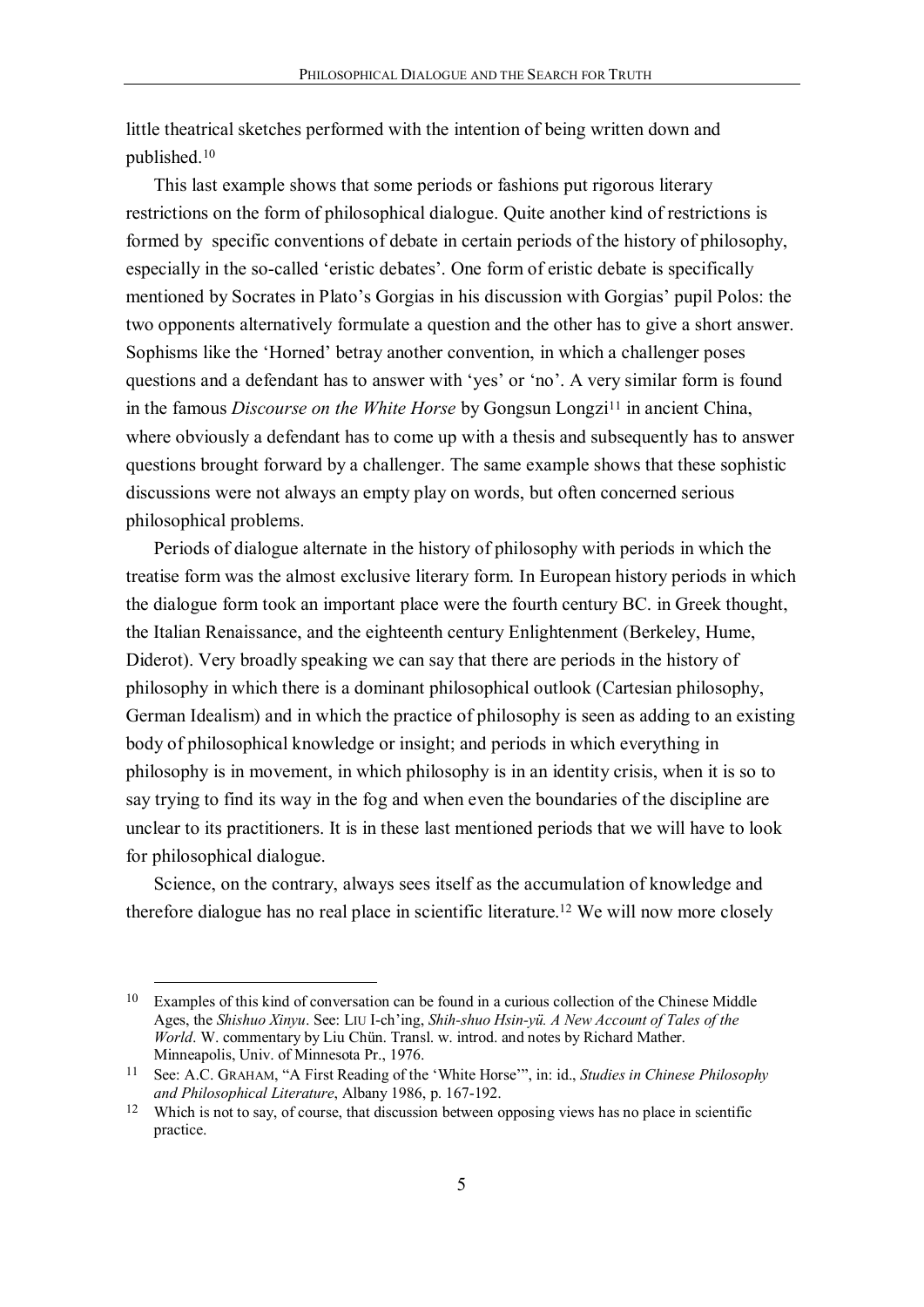look what implications acknowledging the importance of dialogue for philosophy has for our conception of the discipline.

# IMPLICATIONS OF DIALOGICAL PHILOSOPHY

Granting central importance to dialogue as a vehicle of philosophical thinking excludes a scientistic view of the nature of philosophy.

The analogy with science is very strong in certain phases of the development of philosophy. Aristotle's work shows no clear boundary between philosophy and science, but in doing so was a model for philosophy. Attempts to put philosophy on a rigorous scientific basis were undertaken by Descartes, by Kant, and by Husserl, among others. Clearly all those philosophers saw their work as a foundation for future generations of philosophers. Doing philosophy is thus a building activity in which later generations add to what has been achieved by former generations.

Science and scientific philosophy are not only accumulating bodies of knowledge, this knowledge, moreover, has to be seen as unhistorical to be capable of being accepted by later generations. Science is unhistorical in the sense that it does not matter when and by whom a certain insight is gained, only if it can be proven or validated. Even the method of validation is usually seen as irrelevant to the meaning of the resulting insight and concerns only the degree of certainty.13 Attempts to put philosophy on a fixed scientific basis have never been successful for more than a short time.

When dialogue is prevailing, insight obviously is closely tied to the situation in which the insight is gained. This does not mean the insight is true only for those who gained it, or for the time in which it was gained, but it means: that the activity of doing philosophy is more important than the results, at least in the sense that having philosophical insight without having made the effort to gain that insight is of little value. Thus there is a clear distinction between philosophy and scientific activity: we cannot leave philosophy to the expert who has gained the insights and simply imparts them to us. We will see later that this distinction between philosophical insight and expert knowledge is basic and not accidental.

At the same time there remains a similarity between philosophy and science if we accept discussion as a means to find some solution to philosophical problems. In dialogue the means we have are ideas, arguments, analyses of concepts, common experience. Deciding on philosophical issues or trying to find out about philosophical questions makes sense only if these means, the means of rational discussion, are sufficient to reach

<sup>&</sup>lt;sup>13</sup> Of course this view of the development of scientific thought has not remained undisputed in recent decades.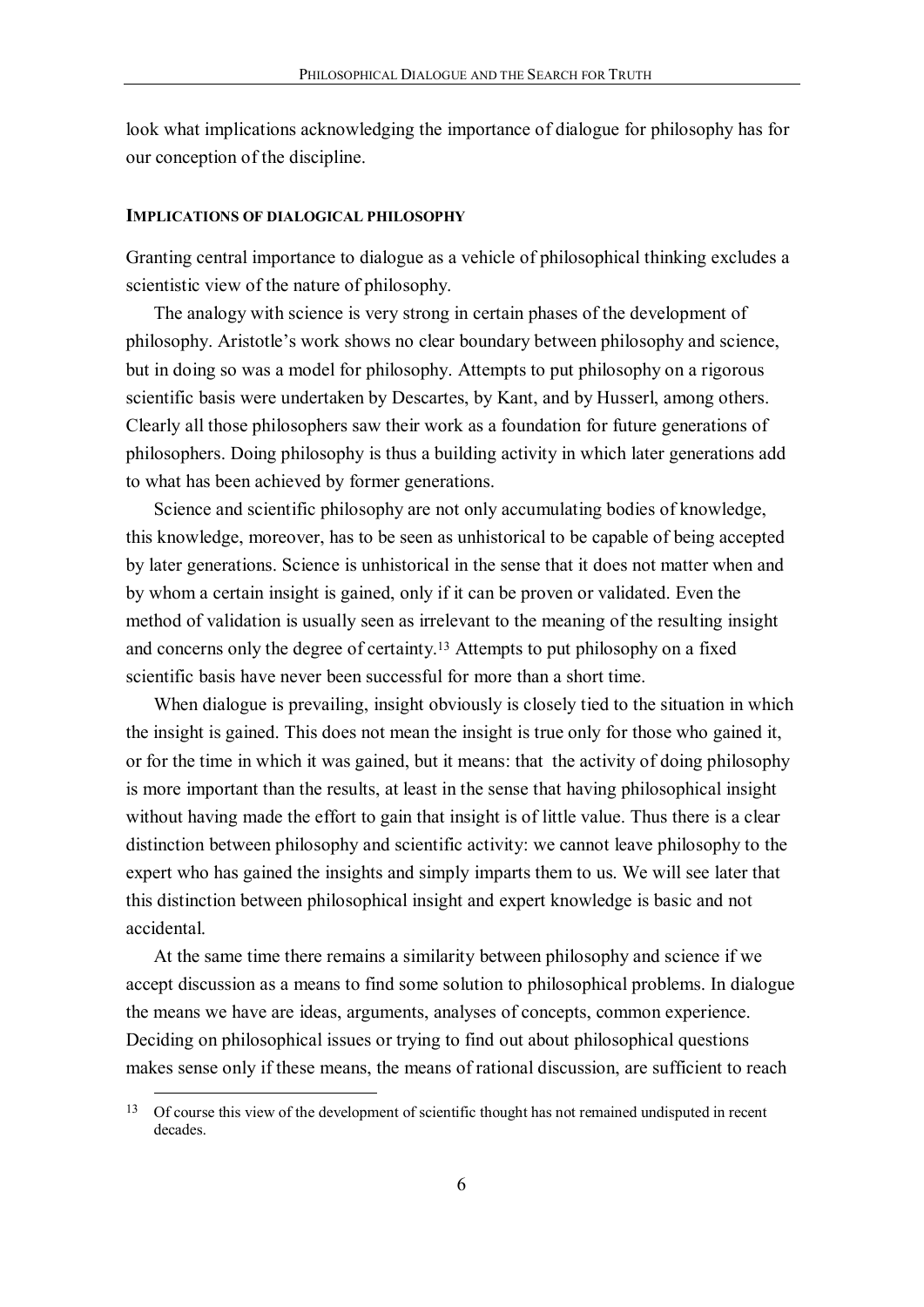a conclusion. This means philosophy is a rational activity, but one in which no special observation of reality is necessary. In this respect philosophy is close to, and has often been compared with, mathematics.

#### PHILOSOPHICAL DISCUSSION

A theory of rational discourse would define the *form* of the discussion by drawing up constitutive rules for rational discussion.14 We will leave this construction of an ideal type aside here, and instead concentrate on the issue what the acceptance of rational discussion as a means for deciding philosophical questions implies for our view of philosophy. We will restrict ourselves to the specific form of philosophical dialogue which is the socratic discussion. Socratic discussions start from philosophical questions<sup>15</sup>, and this fact has consequences for the form of the discussion, but also for the underlying conception of philosophy.

In the first place, the socratic tradition implies more than an occasional talking about philosophy by interested people; in the tradition it is understood that socratic dialogue or discussion is an important, maybe even the only method to practice philosophy. If the communication is to be more than an exchange of views, adherence to discussion implies the conviction that philosophical questions can be settled by discussion and by discussion alone, and the acceptance of rational discourse as an ideal type for such a discussion implies the view, that exploration and argumentation are the means to settle the question.

Acceptance of the socratic method thus implies a very specific view of the nature of philosophy, a view which will not be accepted by every academic philosopher. To put it in a systematic way, this view implies the following points:

1. Practising philosophy is the attempt to answer philosophical questions, which—if necessary—can be further clarified or divided into sub questions during the discussion, that is to say philosophy is regarded as problem-oriented.

 <sup>14</sup> Such a theory, which we will not discuss here, is proposed by: Robert ALEXY: 'Eine Theorie des praktischen Diskurses', in: Willi OELMÜLER (Hg.), *Materialien zur Normendiskussion*, Bd. II: *Normenbegrüdung—Normendurchsetzung*, Paderborn, Ferdinand Schöningh, 1978, p. 22-58, esp. §4, 'Die Regeln und Formen des praktischen Diskursus', p. 36-51.

<sup>&</sup>lt;sup>15</sup> I leave out discussions about mathematical and physical questions, as they are regularly held, because I especially want to go into the relationship between philosophy and rational discourse. For the application of the socratic method in teaching mathematics, see: Rainer LOSKA: *Lehren ohne Belehrung. Leonard Nelsons neusokratische Methode der Gesprächsführung*. ('Teaching without instruction. Leonard Nelson's Neo-Socratic Method of conducting discussions.') Bad Heilbrunn, Verlag Julius Klinkhardt, 1995. This Ph.D.-thesis also gives an extensive survey of the socratic method and its historical background as such.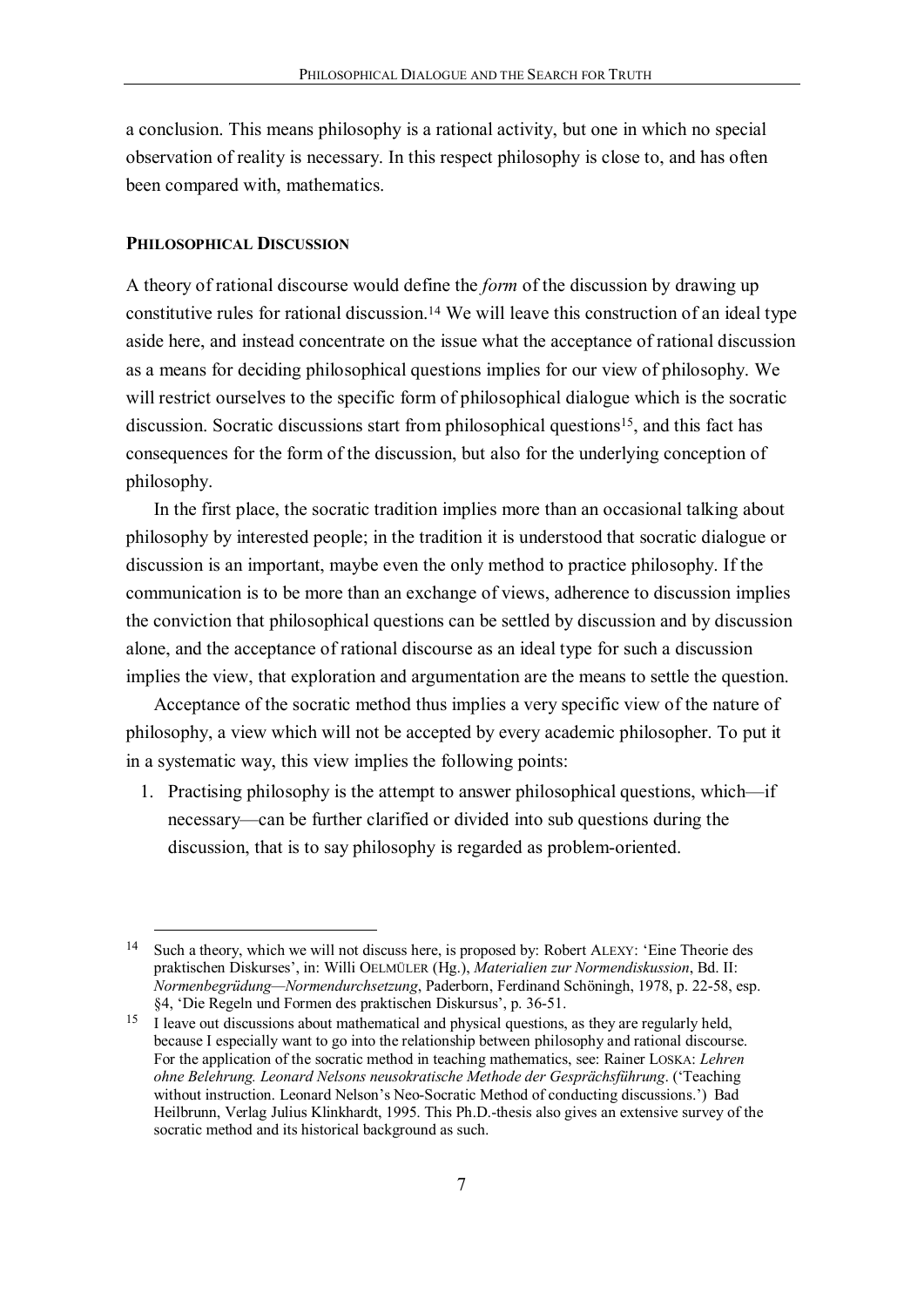- 2. The answer to a philosophical question or solution of a philosophical problem is no individual creation, but has to be accepted by others, in principle, by all people capable of rational thought.16
- 3. Acceptance of an answer to a philosophical question follows, if all the participants have been convinced by means of rational discourse, in which argumentation is the only means to establish a consensus.

This can be put in another way: the acceptance of the socratic method excludes a doctrine of privileged access to philosophical truth or insight. By 'privileged access' I mean a special method or way, which has to mastered before philosophical insight becomes accessible, a way, which requires some special training or even initiation, and which can possibly not be mastered by everyone. In extreme cases it cannot even be articulated. Such an 'esoteric' view mostly implies that philosophical insight has to be gained individually, not as a concerted enterprise. It is an irony of history that the two great masters of presentation of philosophical dialogue as it is described here, Plato and Mencius, were both defendants of a doctrine of privileged access, and would probably not have accepted discussion as the definite means to settle philosophical questions.

To clarify what rational discourse is not, we will have to see how a doctrine of privileged access came to arise and what it means. A special method can be anything. If we believe Robert Eno<sup>17</sup>, in the case of the early Confucians it meant participation in the traditional ritual dances. What insight meant in the case of the Confucians and why it could only be reached in this particular way is less clear, but is of no concern here. Judging from what Confucius says in the *Analects* the insight gained cannot even be clearly articulated in a general way. I would call the Confucian doctrine one of moderate privilege: in principle anyone could join the community, but he had to go through the very special training to achieve insight on his own.

A step further goes Plato's philosophy. Philosophical insight is not only tied to a specific training, but—if we take Plato's exposition in *The State* or *Politeia* as his opinion—insight concerns a special level of reality, inaccessible not only to the uninitiated, but to the senses as well. Privileged access is necessary because reality is split into two levels, one of which is accessible to everybody, but the second, the focal point of real insight, only to those who have followed a special training. It may be even inaccessible in principle to most human beings, as the cast structure of the utopian society

 <sup>16</sup> I.e. philosophical questions are decidable and answers to them are not simply a matter of fashion, spirit of the time, or individual temperament.

<sup>17</sup> See: Robert ENO: *The Confucian Creation of Heaven: Philosophy and the Defense of Ritual Mastery*. Albany, State University of New York Pr., 1990.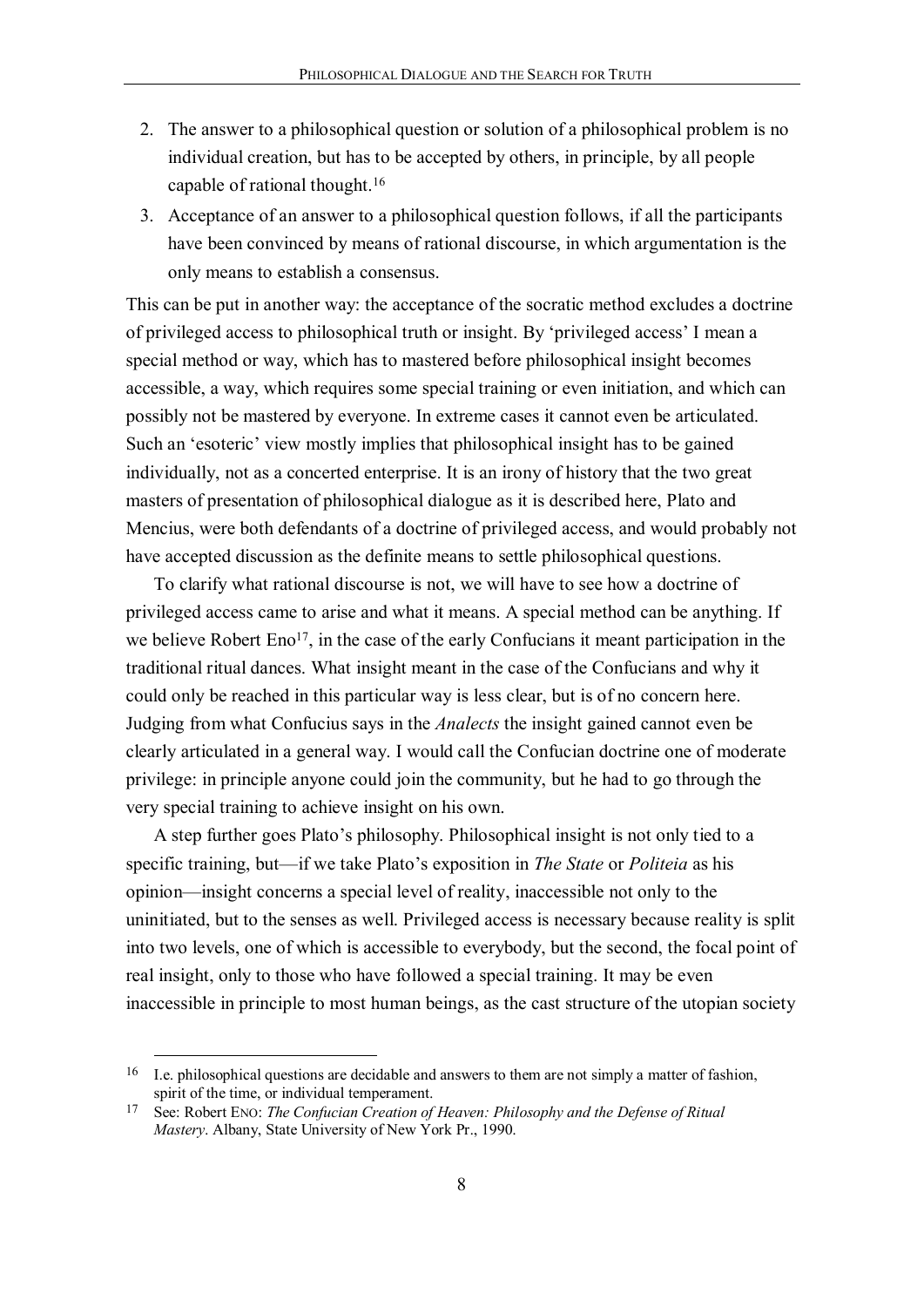certainly suggests. In any case the way of insight has to be gone individually, as the metaphor of the cave demonstrates.

If we accept this so-called 'metaphysical split' in reality, then special access becomes almost inevitable. Conversely, this means that acceptance of rational discourse implies the rejection of the metaphysical split in reality. It implies—to put it into other words some kind of realism, in which our daily experience and knowledge of the world around us are relevant for philosophical insights. And—because of point 2) above—this world has to be a common world.

The socratic method seen from this angle is the common attempt to find out about our common world. Find out what? Find out what can be found out by rational discourse only, without special means like a laboratory, specialised knowledge, intuition, mystical union, or whatever real or imagined means of knowing exist. Socratic method is the attempt to find out about the background of our common experience.

## NELSON'S FOUNDATION OF THE SOCRATIC METHOD

Rational discourse of course cannot add to our factual knowledge of the world of our experience: only observation can do that. So, what does philosophy add? Philosophical thinking can only clarify the conceptual framework of everyday experience.

The theoretical foundation for the Socratic method as it is practised now was laid by the German Neo-Kantian philosopher Leonard Nelson.18 Nelson distinguished three kinds of knowledge:

- Scientific knowledge consisting of generalisations and gained by *induction*, starting from factual knowledge by observation;
- Mathematical insight consisting of relations between abstract concepts and gained by the *deductive* method, starting with axiomatic relations between primitive concepts.
- Philosophical insight consisting of the conceptual presuppositions of everyday experience and gained by *regressive abstraction* from those experiences.

Although mathematics and philosophy both consist of insights of reason (conceptual insights), the way philosophical insight is gained is the direct opposite of the way of mathematics. Mathematical truths are of an analytical nature, as are the truths of logic.

 <sup>18</sup> Cf. Leonard NELSON: *Gesammelte Schriften in neun Bänden*. Hrsg. v. Paul Bernays u.a. Bd. IV: *Kritik der praktischen Vernunft*. Hamburg, Felix Meiner, 1972. Especially §31ff. Nelson's view on the practice of philosophy and on the socratic method can be found in two essays: 'Von der Kunst, zu philosophieren' ('The Art of doing philosophy.", in: *Ges. Schriften in 9 Bdn*., I: *Die Schule der kritischen Philosophie und ihre Methode*. Hamburg, Felix Meiner, 1970, 219–245. And: 'Die sokratische Methode' ('The Socratic Method.'), ibid., 269–316.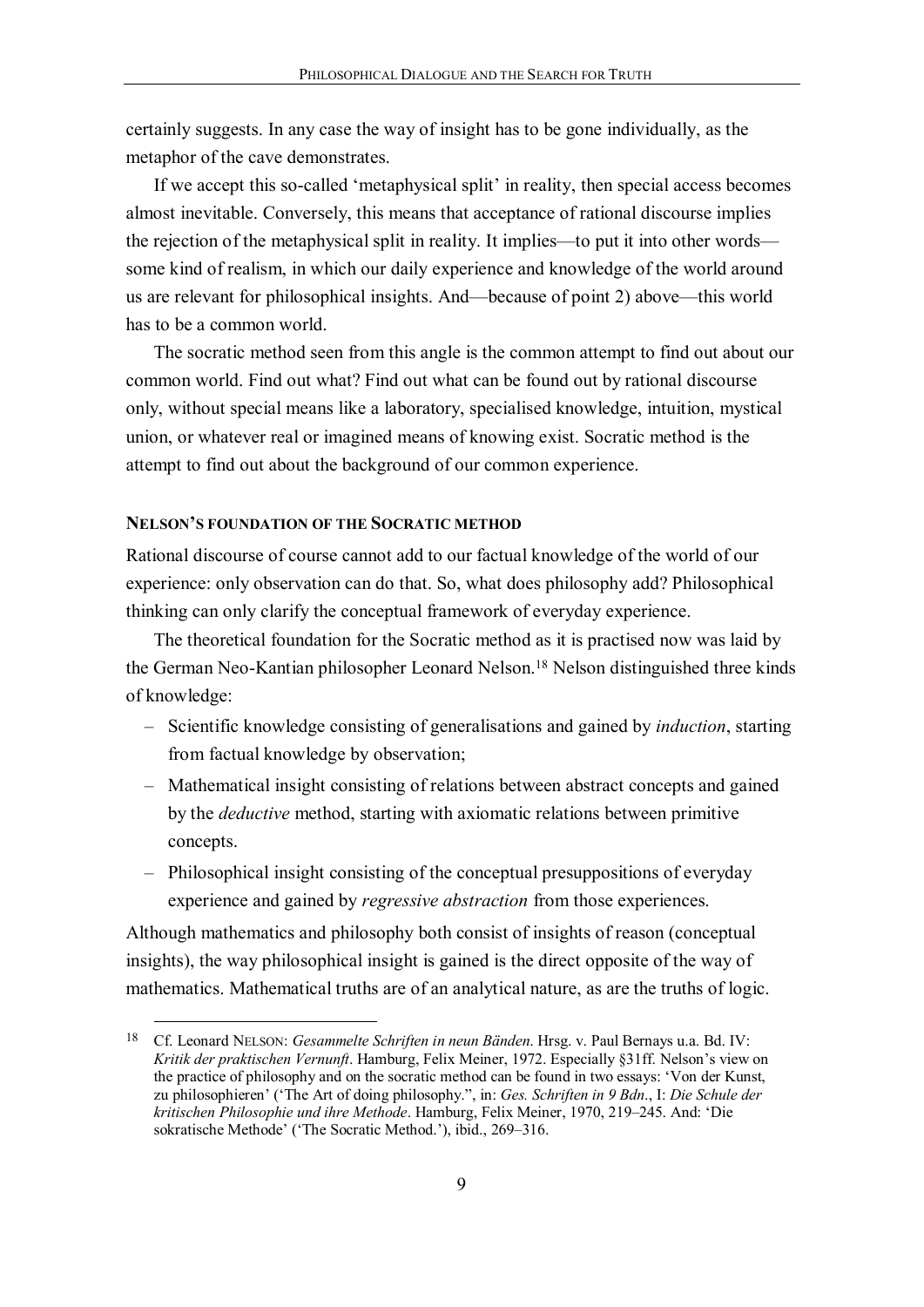Outside the domain of logic, however, philosophical truths are synthetic, they are discovered by means of reason solely, but they do not find their foundation in reason alone.19 Nelson compares his conception of philosophical insight with the Platonic theory of *anamnesis*: philosophy does not produce any new truths, but consists in the discovery of truths already present in reason and underlying every experience. The aim of philosophy is gaining insight, not knowledge.

*Die philosophische Wahrheit ist aber von besonderer Art. Sie ist keine Sache der Kenntnis, sondern eine solche der Einsicht, Man beherrscht sie nicht durch Gelehrsamkeit, sondern durch* Selbstdenken*. Daher ist nicht sowohl die Philosophie, als vielmehr nur die Kunst, zu philosophieren, lernbar… Daher läßt sich auch aus der Geschichte der Philosophie keine Philosophie lernen.20* Philosophical truth, however, is of a particular kind. It is no object of knowledge, but of insight. One does not master it through learning, but through one's *own thinking*. Therefore one cannot learn philosophy, but only the art of doing philosophy… For this reason one cannot learn philosophy from the history of philosophy.

Philosophy—although it produces no new knowledge—is concerned with *truth*. The philosophical truths belong to the structure of reason itself and so can be discovered by investigating into the presuppositions of everyone's own experience, in principle by "looking inward". Philosophical truth is, so to say, already present:

*Der Fortschritt in der Geschichte der Philosophie besteht lediglich in der Ausbildung der Methoden, wodurch es immer besser gelingt, die eine und gleiche philosophische Wahrheit, die, mehr oder minder verworren, im Geiste eines jeden liegt, zu begründen.21*

Progress in the history of philosophy consists solely in the development of methods by means of which can increasingly be proven the one and only philosophical truth, which more or less unclear lies in the mind of everyone.

How do we know if we have discovered the truth, considering the fact, that the philosophical truths are notoriously difficult to discover? We can never be certain that we did not deceive ourselves or did go to the bottom. Here the Socratic method comes in: if we can reach consensus in a discussion, in which all participants in co-operation try to find out the truth in the matter, than we can at least be reasonably certain that we are on the right track, even if the discovered insights remain open for later revision. Because

 <sup>19</sup> 'Von der Kunst, zu philosophieren', ibid., p. 223.

<sup>20</sup> Ibid., p. 233.

<sup>21</sup> Ibid., p. 231.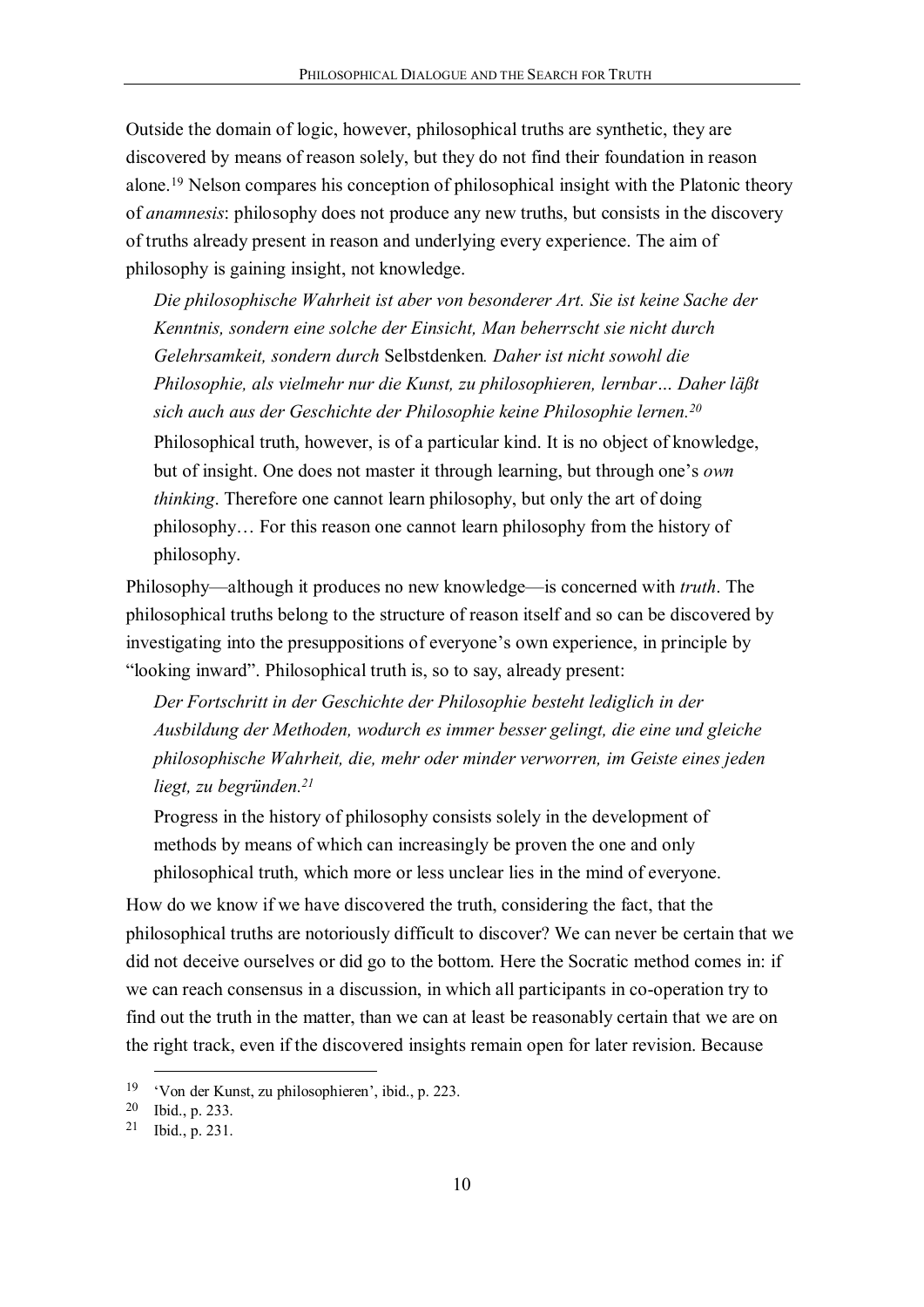philosophical inquiry is the discovery and rational foundation of the dimly perceived principles underlying the possibility of every experience, philosophical insight can only be gained in the concerted effort of those who have this experience, in principle all rational beings. A condition for this is not only consensus, but complete clarity regarding the involved conceptual relationships. The Socratic discussion thus appears as more than the occasional co-operation between people interested in the same problem: it defines the essence of philosophical thinking.

Few people nowadays will completely accept Nelson's Kantian view on the nature of philosophical thinking as the search for truths embedded in reason as such. However, it is important to realise, that the socratic method makes sense only when doing philosophy is regarded as a common attempt to discover the foundations of our experience. It implies some form of realism and a view of philosophy as finding out about or understanding reality.

## PHILOSOPHICAL TRUTH

To gain a clearer view of the implications of the dialogical endeavour, let us explore the notion of philosophical truth a little bit further. What do we mean when we contend that philosophical truth is somehow hidden in the recesses of our rational faculties? Can we mean that truth is somewhere there, ready to be discovered under a pile of falsities or irrelevancies? And does the process of dialogical inquiry consist in simply comparing what we find in our minds, throwing away what differs and keeping as possible truth about reality what we find to have in common? Superficial notions about the relation between truth and consensus may suggest such a view, which we have, however, to reject energetically.

Truth consists—as does falsity—of propositions or judgements on reality and judgements of propositions are of a linguistic nature.<sup>22</sup> There is some discussion about the question whether our mind contains ready-made propositions, but they certainly are not the content of the reasoning faculties as such. The rational faculty contains no judgements, but makes judgements. If the faculty of reasoning by its very existence implies the truth of certain judgements, this does not even imply that the corresponding truths are somehow represented in the mind. Truths *of* reason are no more truths *in* reason as the covered miles are in the driving skill.

Despite Nelson's psychological turn in Kantianism, philosophical truth can only refer to insights which are not analytical, but which are nevertheless reached on the basis of

<sup>&</sup>lt;sup>22</sup> I leave aside the difficult question, whether a judgment simply is a linguistic expression, or whether the judgment is something lying behind the expression and merely expressed in language.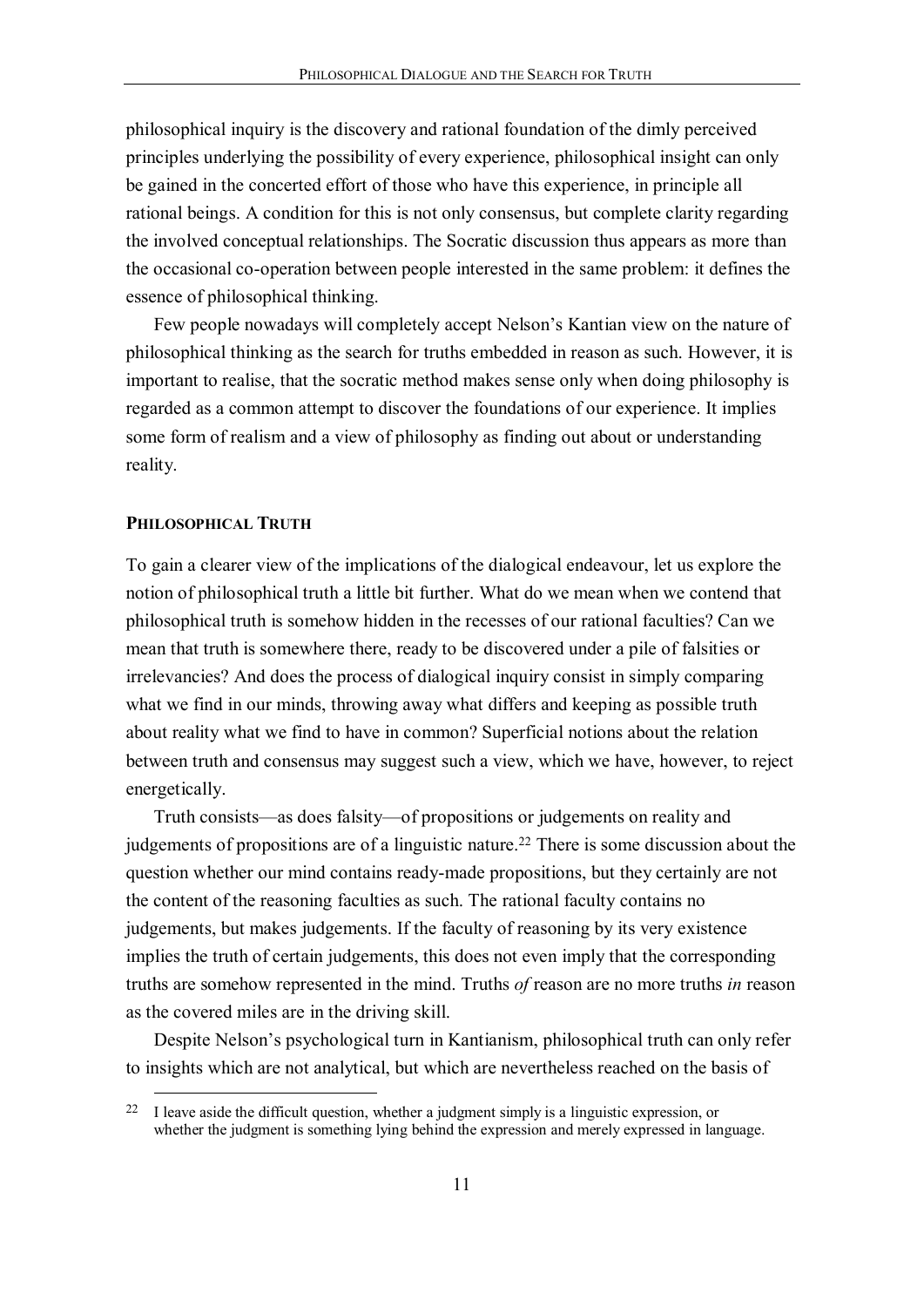common reasoning. But not on the basis of reasoning alone. Philosophical insights concern the presuppositions of experience. In the course of a Socratic inquiry we have to ascertain, not only if the principles discovered are common ground, but also if they really are the principles of experience. Because we cannot proceed by axiom in philosophy, the only way to do this is starting from experience and looking for general principles underlying experience.

This point of departure has important philosophical consequences too: it implies that philosophy is seen as the clarification of our daily experience and intuitions. Practising philosophy in a socratic discussion leaves our daily world intact as it is and does not try to convince us the world is somehow completely different from our immediate understanding. It deepens our daily understanding, it does not supplant it.

The Socratic method as it is practised implies the conviction that consensus about the answer to philosophical questions is possible. Even if we avoid the term 'truth' for this consensus, it is clear that 'finding out about reality' comes very close to this. Practitioners of other types of philosophical discussion will possibly think this goes to far and prefer a divergent discussion, because they do not think consensus is possible in principle. The problem than is: why discuss at all? A clear justification for the Socratic method is the conviction that we can reach a common insight.

#### DAILY EXPERIENCE

In the foregoing we repeatedly spoke of 'daily experience' as a level of reality accessible in principle to all who share the faculty of reasoning. Daily experience in a literal and concrete sense, however, is clearly very different for the university teacher, the philosophical practitioner, the factory worker, the salesman, the peasant, the consultant, the IT-technician. There barely is any common experience on the basis of which we can develop common rational insights. Common experience only means that we live in a common world, meet each other, try to understand each other, live together, sometimes have common interests. But this common world is no more than the shell inside of which our very different lives are enacted.

Practising philosophy is trying to understand how all these different lives fit together in a common reality, is to have the 'eye on the whole' in the phrase of Wilfred Sellars.23 "Philosophy in an important sense has no special subject matter which stands to it as other subject-matters stand to other special disciplines."24 There is, this means, a radical

 <sup>23</sup> Wilfred SELLARS: 'Philosophy and the scientific image of man', in: ID.: *Science, perception, and reality*. London, Routledge & Kegan Paul, 1963.

<sup>24</sup> Ibid., p. 2.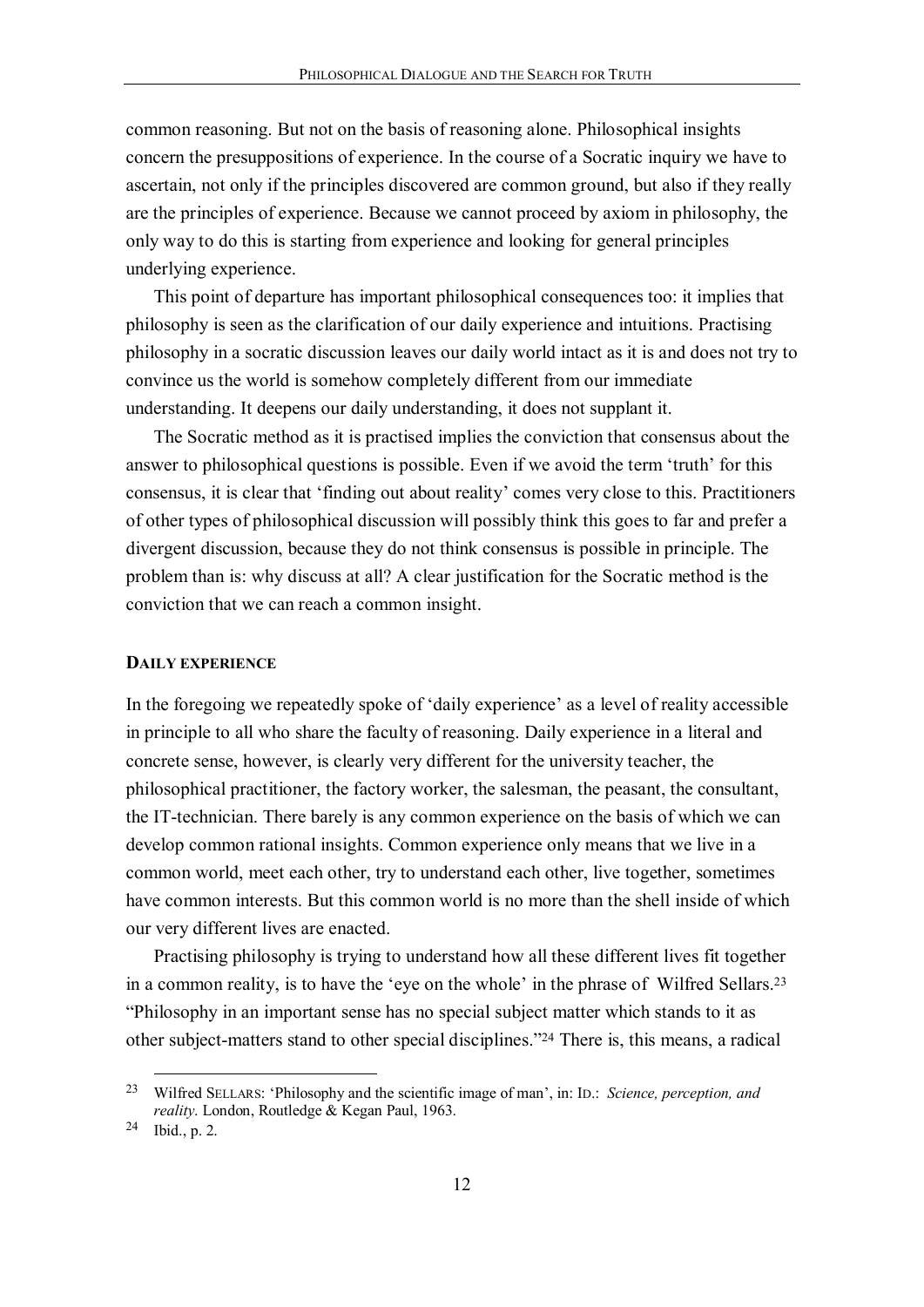difference between philosophical insights and understanding in any other area of human thought:

*Wir verlangen von der Philosophie, daß sie uns zur Beurteilung der Tatsachen des Lebens Regeln gibt, deren wir bedürfen, um überhaupt besonnen handeln zu können. Solche Besonnenheit erfordert, daß wir Einsicht in die letzten Zwecke und Ziele des menschlichen Lebens haben. Und eben diese Zwecke soll uns die Philosophie kennen lehren.25*

We expect from philosophy that it will give us rules to judge the facts of life, which we need to be able to act in a thoughtful way. Such a thoughtful attitude requires insight in the ultimate objectives and aims of human life. And just these objectives philosophy has to teach us.

To be able to 'act thoughtfully' we have to discover the ultimate aims and objectives of human life, which obviously can be derived from the principles underlying our common experience—Nelson is not very clear about this. Again we can ask: are those principles somewhere present in the common substance of our diverse worlds of experience, like the grain in the wood, or the songlines in the Australian desert, ready to be discovered by the seeing eye or the listening ear? Can we regard these various worlds of experience as the diverse manifestations of one and the same underlying reality?

It is difficult to imagine that a common experience, which is not experienced, is nevertheless somewhere there. The reality of which philosophy promises to find out the truth is not a definite area of experience to be explored, but a common experience which still has to be constituted. The 'shell' in which our various areas of experience fit, is not an object lying around somewhere, but a task to be fulfilled. In this respect philosophical reasoning is something very different from the instrumental reasoning in specific areas of experience. The reality of which philosophical practice tries to find out the truth, is not given.

May we at least expect that if we start from our diverse experiences and by rational dialogue try to establish the underlying principles of our common world, there will be a straight and clearly recognisable path to go? Well, we simply do not know before we have found out. Even if we assume that reality as a whole obeys rational principles, and even if we depart from a narrow concept of reason, there is no guarantee that we will end up with one definitive, univocal and unambiguous reality. In this special sense reality is open and unfinished.

 <sup>25</sup> 'Von der Kunst, zu philosophieren', ibid, p. 224.